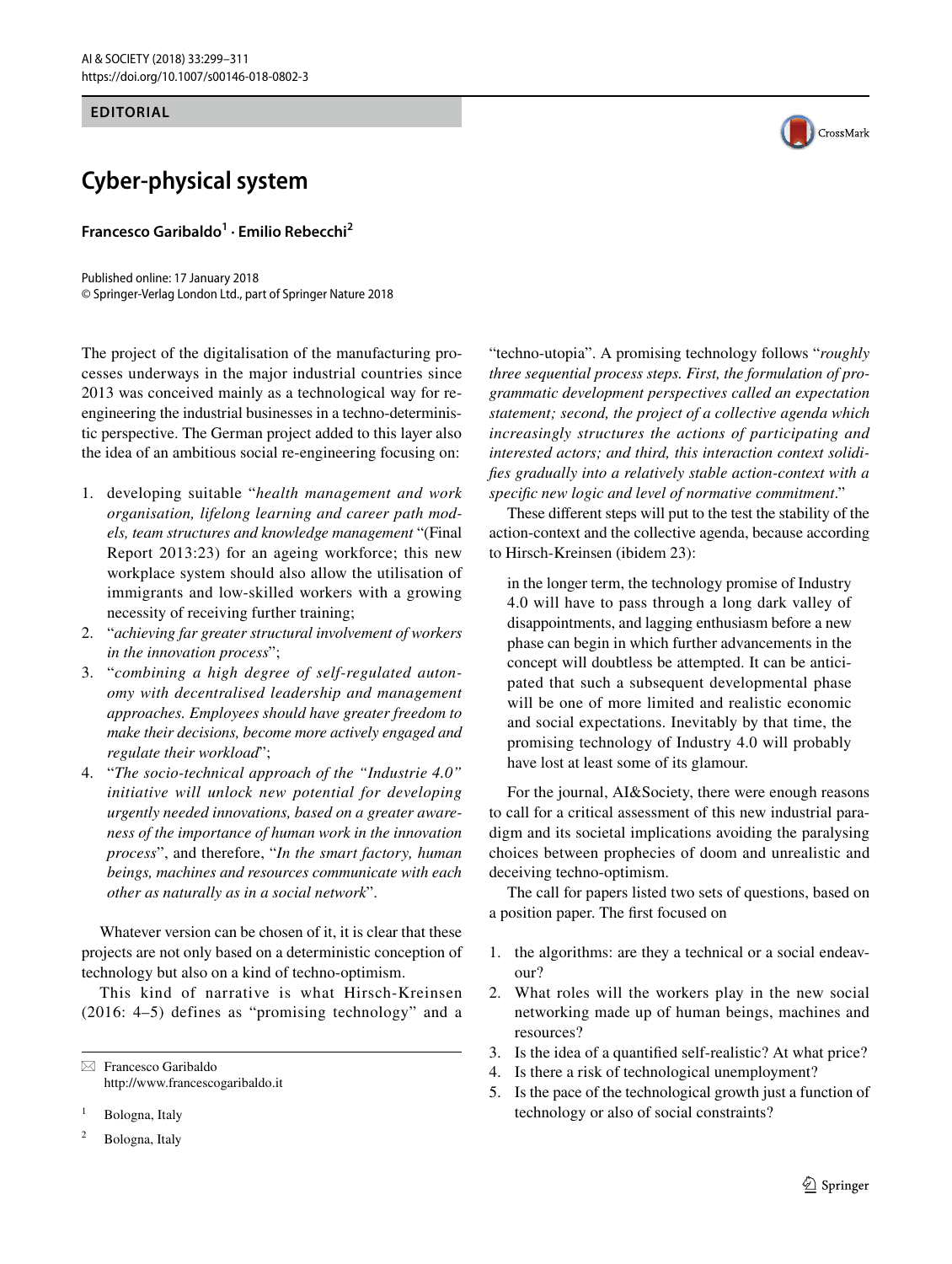The second set of questions should afford the utilisation of these new technologies beyond the world of the industries and services. There are many questions such as, for instance, the so-called 4-D printing, that is the utilisation of the digital printing also on the living specimen and the growing symbiosis between human bodies and functional substitutes of it organs when not "augmented" substitutes, as devised in the last novel by DeLillo. It is also the case of the process of "datafication" of new spheres of our social life as Facebook is doing; lastly the risk of a global government ("singleton"), and for the possibility that humanity exists within a computer simulation. Just as seeking generalised computational solutions to problems of existential risk may be tempting for machine learning ideologues, so is the idea of humanity living in simulations a computational fancy."

The second set so was focused on:

- 6. Do the possibility of choosing from an online repository a virtual copy of objects and living specimen raise the question of a regulatory regime? Aiming to what? To guarantee the intellectual property of these "objects" or the public safety, in a regime of public access to their utilisation? Should, this regime, be based on laws and enforceable norms, or on a global voluntary agreement?
- 7. Is the free collection of personal data a risk for personal freedom and democracy? Is the commercial utilisation of these data acceptable?
- 8. Are there alternative concepts of the robot design and utilisation? How can these be qualified?
- 9. Is an ethical architecture of governance foreseeable, that is a governance system that is harnessing all the possibilities of this revolution, without denying the democratic principle of alternatives possibilities?

The following essays explore some or all these topics. This special issue of AI&Society is organised according to a simple criterion, first the essays dealing with a broad cultural critique of the cyber-physical systems paradigm and second the ones more focused on some specific aspects of it.

The first essay by Garibaldo and Rebecchi first deals with the practice of the giants of the web to collect personal information at scale to "*directly influence and modify your behaviour for profit. The collection of information is the gateway to a new universe of monetisation opportunities: restaurants who want to be your destination. Service vendors who want to fix your brake pads. Shops who will lure you like the fabled Sirens*." Garibaldo and Rebecchi discuss this process, utilising the theorisation of these actors, to understand how they are operating.

Second, they explore the new literature on the possibility for humans to transcend, via technology, biology of living, for instance, forever.

Starting from Freud's theory of narcissism, they highlight the risk of an unprecedented level of personal dependence on new technologies, providing the ability to be always connected, thereby bringing us back to primitive narcissism, fusion/symbiosis with the mother, and therefore a state of deep dependence. These technologies also give us the means to satisfy, to reach important elements of our autonomy, our (and not only our) ideal of the ego.

In the third place, they discuss the risk of a political–social regime of domination, devised by Zuboff. They state that it is not a regime of coercion, but of conquering us by giving us services to fulfil those we perceive as needs. Therefore, this regime provides answers to needs that have a real base, but also respond to our dependency needs: services organised to anticipate our every problem by taking care of us. It means that the monopolistic structure of the five giants is one of the problems. The other problem is to fight the process of transformation into goods and its extension to the origins of our desires and behavioural impulses. The power of the new media for communication and of the new tools for research should be largely at the service of solving the problems that affect us. An example can be that of widening the sphere of collaboration between us, and problems we are concerned with, for example, to combat illness, in a sphere of society that should be profit-free. To do this, the authors develop a critique of the scientific rationality of this paradigm through two examples the Big Data and algorithms and robots, artificial intelligence, and human work. Their critique aims at stressing the fact that at each stage, there are decisions to be taken, and therefore, the structure of the social and political power is more relevant than the nature of each technology.

Finally, they afford the idea of constructing real clones of the mind, avatars based on the software, and able to act like us even if we were already dead securing a virtual immortality. Utilising the available scientific knowledge on how our brains work, they underline the irreplaceable role of the biological substratum of our brain and the impossibility to separate this substratum from the psychic level of activity. It means that the idea of a reversing engineering of the brain is impossible. It does not imply that in principle, it will be impossible through research at a biological level, to reach important knowledge, and perhaps reproduce the brain, but it would be nothing but a human (perhaps with some other characteristic) brought to life in an original way.

Besides, quoting Heine, the authors say that the unhappiness, the unfulfilled need, the unsatisfied desire, are the basis of the search impulse. We want to find things that make us better, we and our future. We would like to find the key to a long life, the defeat of death.

But, says Heine: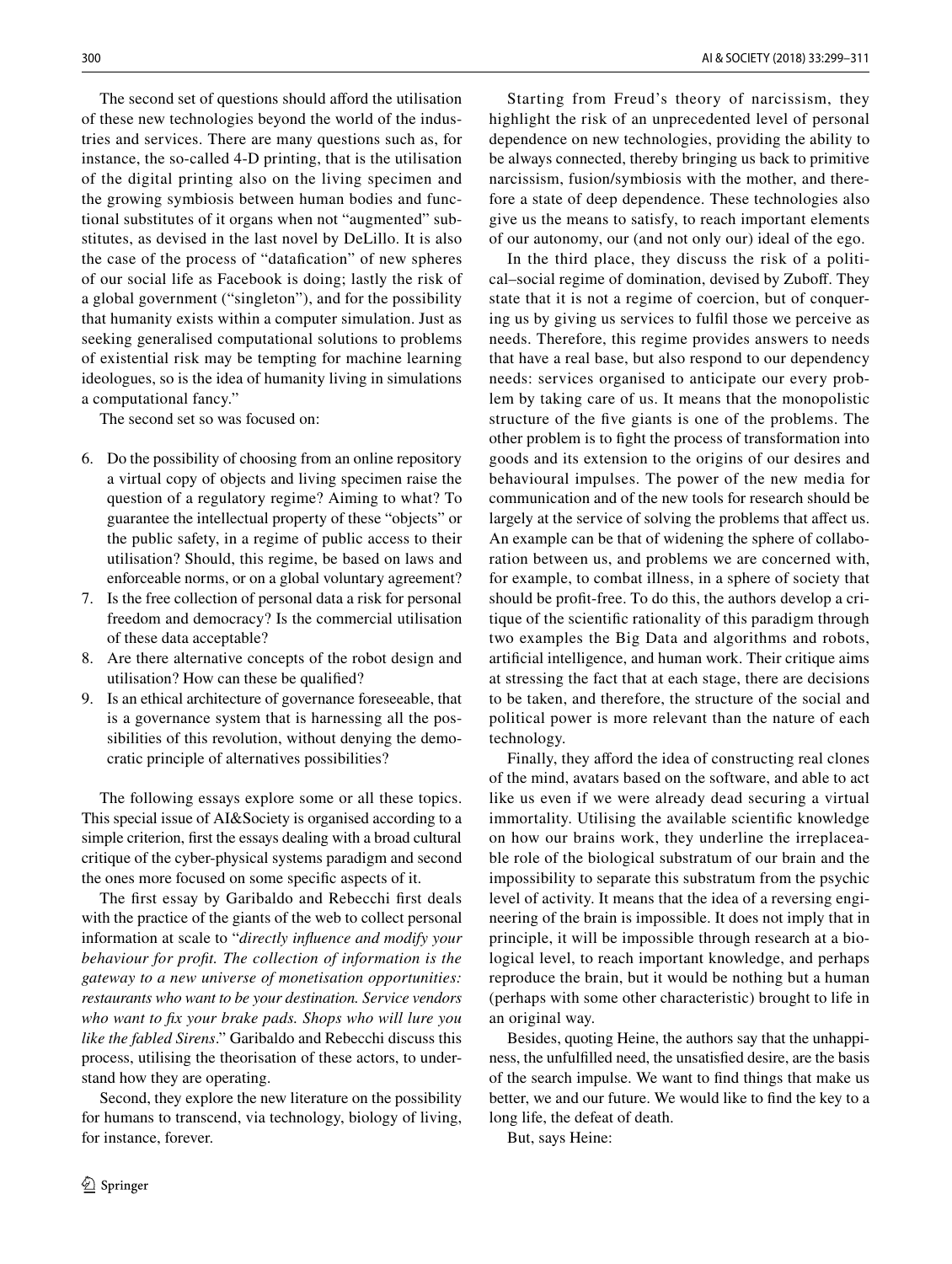By creating, I could recover; By creating, I became healthy,

that is, in the creative process, there is the creation, the healing is realised, we move towards the future. However (yet), this process should be available to everyone.

There can be no private appropriation of science; there can be no profit, and war through science. By its nature, the creative process is free. If you were religious you could say, reinterpreting Napoleon:

God gave it to us, beware whoever touches it.

The second essay by Brödner is based on a critical understanding of the computer science and a semiotic critique of the metaphoric use of "intelligence", "knowledge", "learning" as in the catchphrases: artificial intelligence, knowledge-based systems, machine learning, etc.

It starts from a historical view, since the 50s, of the "tidal waves of technological exuberance" related to the information technology of which Industry 4.0 is the third and last example. The first twos were the mainframe computers conceptualised as electronic brains in the 50 s and the computer integrated manufacturing (CIM) project of an unmanned factory in the 70s.

The main lessons from the first two waves are first that:

the more differentiated, complex, and dynamic the codified knowledge is—and its objectification in technical artifacts—, the more demanding competence and working capacity are required to seize hold of these productive forces for effective practical use. This is subject to the experts' autonomy and cannot be planned and instructed;

and, second, that the apocalyptical predictions of lasting technological unemployment did not materialise.

Brödner takes a close look at the scientific and technological foundations of Industry 4.0, that is the third wave, to understand if "the novelty of the most recent approach can be determined". He goes through *computer components for digital control of physical processes which are equipped with interfaces to humans and other components. By data exchange via the internet, they can be globally networked (cyber-physical systems«, »internet of things and services«)*. These components as the multi-agent systems(MAS) and the artificial neural networks (ANN) are the technological bases for imitating human intentionality and learning capacity. The analytical understanding on how these technologies operate supports the claim that:

The behaviour of computers is, as computing science teaches us, strictly restrained to executing computable functions by means of algorithms, it thus neither resembles the performance of a brain as part of a complex sensitive living body nor is it in any meaningful sense »knowledgeable« or »intelligent«—this predicate remaining reserved for the programmer designing the algorithms or the users making sense of the computing functions.

More specifically, on the intentionality and the learning capacity, it can be said:

The key word here is »information« which itself is totally confusing, as it denominates different, incompatible concepts: either the syntactical measure of the »entropy« of a string of signs from a finite set (alphabet) according to Shannon (1948) or »any difference that makes a difference« in the context of a social practice according to Bateson (1980). By leaving this open, the physical world of deliberately designed machines with prescribed behaviour is confused with the social world of autonomous actors with the faculty of speech, of creating knowledge, and of designing purposeful artifacts. (..) Similarly, the term »machine learning« is again based on a mistaken analogy or attribution. The machine's changing behaviour is achieved by algorithmic procedures controlling its adaptation to environmental changes (in fact, this type of machines has formerly been rightly called »adaptive systems«).

The author goes to the philosophical roots of this mindset that is functionalism and its correlated reductionistic attitude. He opposes to the *praxeological perspective* that is a perspective *for analyzing the complex interplay of algorithmically determined physical data processing with the social process of signifying or interpreting the data in the context of an organization's social practices*. The idea of replacing human competences and expertise with smart factories and services denies *the fundamental ontological difference between physical events and social facts. While causal relationships in the physical world—in which, on the basis of semiconductor physics and formal logic, machine computation is operating—exist independently of human activity, objects and facts of the social world such as signification, meaning, or institutions are solely created and maintained through communication and cooperation based on shared collective intentionality. They are originated by declaration, i.e. by speech acts that make something the case just by representing it as being the case*.

His philosophical criticism concerns also the claim by techno-enthusiasts (Anderson, 2008) of the end of the theory that will be *replaced by huge volumes of data, in the »petabyte age« forecasts on the basis of pure correlations would be superior to hypotheses-based propositions, and correlation would replace causality*. It is evident in this case the well-known fallacy of *»cum hoc ergo propter hoc«*. The Big Data hype should also afford the test of the quality of the data, and the security to protect the data.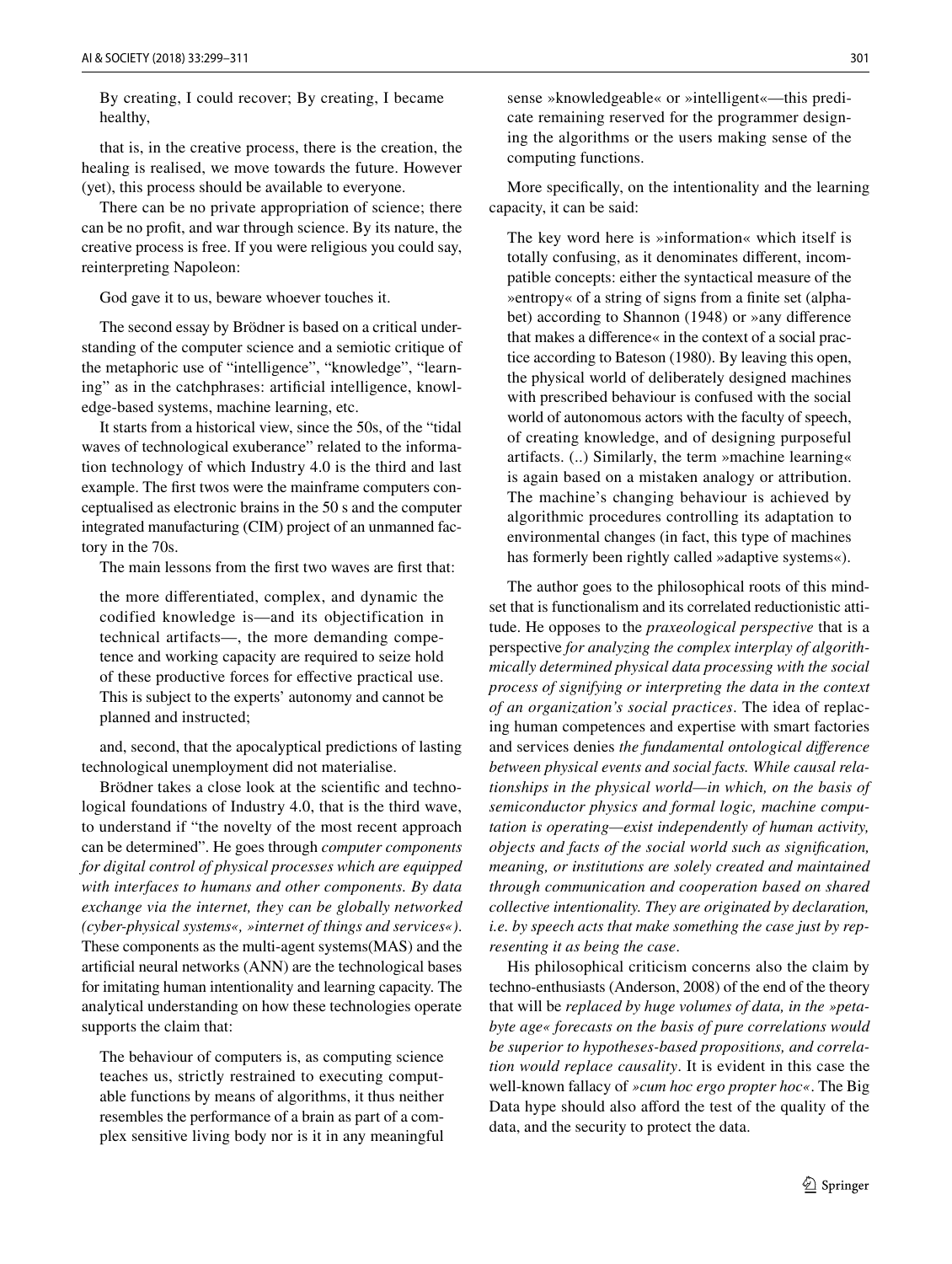He proposes an alternative approach to the hype of *artificial intelligence* (AI) called *intelligence amplification* (IA) in which *human skills, particularly reflective and conceptual learning capacities, are combined with the precision and velocity of the machine*. This approach requires a sociotechnical design of these technologies and of the organisations utilising it.

Summing up there is an alternative path. It consists in accomplishing *higher flexibility, productivity, and innovation capacity by sociotechnical design of decent work, rather than betting on questionable AI-promises. It means to organize a productive, creative and autonomous cooperation of competent and knowledgeable experts supported by useful and usable computer artifacts such that their working capacity and competence can further grow. It lastly means to leave the road to subjection*.

The third essay, by Cottey, shifts the focus on the required change of the economic model as a precondition for making the *effect of these technologies is to be benign*. According to the author the *current neo-liberal economy must change to a radically more cooperative model*, but contrariwise the current discussions and implementation of cyberphysical systems (CPS) *assume a capitalist economy* as economy-as-usual.

The essay stress, among other capitalist features of the economic model, the *conviction that economic growth is necessary*., irrespective of the fact that *human economic activity cannot grow beyond physical and ecological planetary boundaries*. Technology is therefore perceived by the supporters of this model as a way to reconcile the growth bias with the environmental risks. This situation is represented as a *mismatch*, starting from the way in which we word the problem, *between techno-optimism and economic conservatism*.

A first case, referred to the techno-optimism, is the asymmetry between the *potential* nature of the peril inherent to the coming technological revolution and the real nature of its huge promise, according to some techno-optimists. A sober representation of the problem should talk, instead, of cost and opportunities to be empirically ascertained. A second case as to the economic conservatism, is *to obscure the ecological, environmental and social problems* societies should afford in the implementation of this change. The essay first develops the linguistic aspects of the dominance of the neoliberal economic models through many examples on how the economic discourse is organised.

In the second place, it affords the problem of which kind of economic change should be achieved to realise the technical promise of automation and digitalisation. The economic change should start from the *basic principle that all humans have a right to the basic necessities of a civilised life*. Implementing this basic principle means, according to Cottey, to undertake three economic changes regarding the concept of what work is about, the setting up of a system of unconditional basic income (BI), and of asset and income limits (AIL).

The concept of work should include whatever human activity *contributing to the well-being of the self or other people* and, therefore, should be extended to *the care for oneself and for others*, that is beyond the conventional, remunerated work. This concept of work cast a different light on the problem of technological unemployment. The unemployment effect can affect the conventional, remunerated work but the sphere of the care is unlimited in nature. BI is much fair than the traditional safety net systems for the poor and the left behind, because: *Such systems are, with possibly a few exceptions, harsh and demeaning (Laverty and Loach 2016). BI avoids the injustices and inefficiencies of such 'last resort' systems by providing a modest income for everyone*. AIL fits well with BI and it is a way to afford the fact that *many people have a strong desire to excel, in some way or another, and everyone needs respect and recognition*.

*An economy incorporating AIL and BI needs ways of satisfying these desires and needs. Such ways must be benign. That is, they must be such that human activity as a whole does not compromise justice, or harm the environment or the earth's ecology*.

The author is wondering whether CPS can play a positive role in an economic ambiance so reformed. His answer is that *within a business-as-usual economy, cyber-physical systems and similar technological developments cannot resolve the basic problems of sustainability; if, however, there is the social will, technology can contribute significantly to the creation and quality of a cooperative and sustainable economy*.

The fourth essay, by Degeling, is an exemplification of some arguments that are highlighted in the first two essays on the implication of algorithms' utilisation. The author assesses the reality of the diffusion of predictive policing software. The predictive policing "*refers to a variety of techniques used by police departments to generate and act on crime probabilities, often referred to as predictions. These non-binary probabilities are in most cases calculated by software that analyses previously recorded data and use machine learning algorithms to make assumptions about future developments*". It is an application of the data mining and of the "Big Data" processing techniques. The basic idea is that these techniques are superior to human decision-making, and Degeling develop a critique of the so-called *solutionism*, that is the view that "technology *is capable of solving nearly every problem of society"*. This solution "*often ignores the socio-technical contexts to which the technology is being applied. Predictive policing can change police work and its consequences on those that are meant to be protected, dramatically—not always in the way its inventors intended"*. As already stated in the first two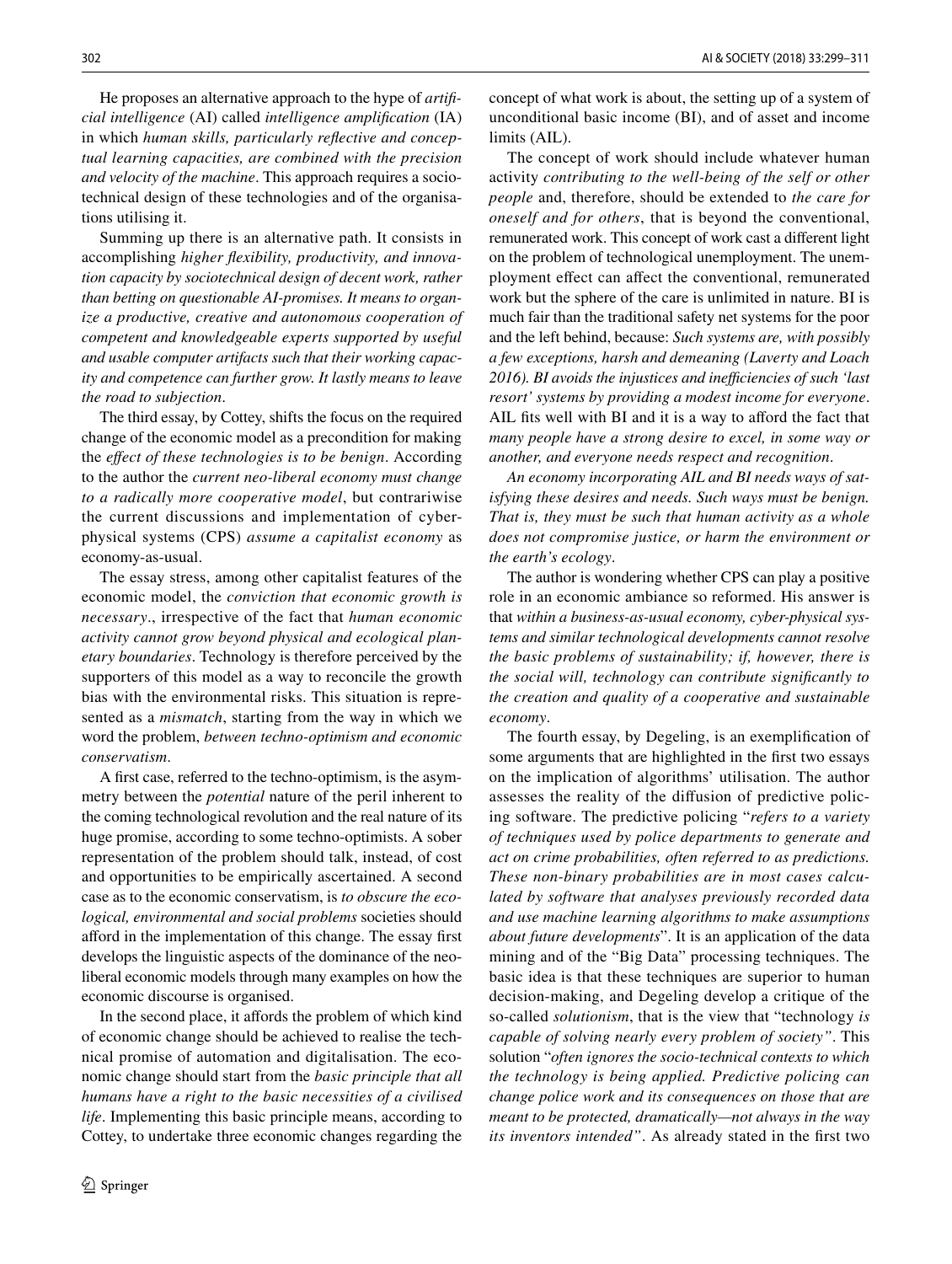essays, each technique is based on some assumptions and biases, that is on human decision-making and the automated version is just an implementation of those assumptions and biases. The mathematic modelling, besides, hides some cultural and political trends as the "*shifting since 9*/*11 towards a more preemptive approach of labelling and persecuting individuals based on their characteristics rather than their actions*." It can imply dire consequences for those involved in the labelling process and the essay develop many actual examples of it.

It is also unable to deliver what promises in many cases, and the introduction of the automation in the justice system can be very disruptive.

The author expounds examples of the main predictive policing software based on "*either predicting places and times of crimes, or identifying likely offenders"*; the later one is the very risky in terms of threats to privacy and human rights. All this software is based on some kind of classifier and "*a classifier can be viewed as a decision rule*"; the technophiles say that "*the data speak for themselves*" as Anderson, the editor in chief of Wired, stated in 2008, and "*that the predictions are "objective" and thereby avoid human limitations and biases are overly naïve"*. The main critique, by Degeling, can be summarised in a set of questions: *but how are these instances defined in the first place? What is the target variable, what are the class labels, and how and by whom are they assigned to instances (such as behaviours or people)?* As the author says "every learning algorithms as, on one side, *the inductive bias to favour simpler hypotheses with as few features as possible*, and, on the other side, *the maximum conditional independence*, i.e. *the assumption that factors work independently of one another in contributing to their effect (such as making someone likely to commit a crime)*. These are only some example of inductive biases. The utilize of inductive biases are, according to Degeling, are unavoidable but because of this we should be aware that *neither the collection of data nor the action upon receiving a classifier's predictions operate in an abstract space. The constraints of the real world often not only reduce their effectiveness, but raise questions about whether they should be applied at all*. For this reason, *the software implementing the algorithms has to be publicly available and processes need to be established that allow police to intervene in the data processing. We also highlighted that all data mining depends on the data it is performed on, and since policing is never only about crime, the data that are produced by the police may be flawed—by inaccuracies, (implicit) biases or purposeful manipulations that pursue secondary goals*. There are also legal problems.

For all these reasons, the utilisation of this kind of software should pass a three-part test that he describes.

The fifth essay, by Carew, is along the same topic of the first by Garibaldo and Rebecchi but with a different scientific perspective. The author starts from the observation that "*Total Data is imminent*", that is the ushering "*ushering in a data-driven world wherein every human action, reaction, interaction, transaction, thought or desire is quantified, reified, recorded and used. Physical or virtual, all is recorded, known or unknown, seen or unseen, until data permeates every facet of our shared human existence*."

Starting from this observation he raises two research questions:

RQ1. What are the implications of Total Data for the ontological self?

RQ2. Will Total Data ultimately engender symbiosis or assimilation?.

To answer to the first question, the essay considers *"the polymorphic and dynamic concept of the self in a range of lived contexts in order to explicate and reify the implications of Total Data in a systematic and representative fashion"*. He lists six different contexts—private, social, worker, consumer, citizen, human—and for each of them he assesses the likely consequences of a world of total data. The effects will be dreadful. As to the private self, it *"would potentially be eliminated"*; in the case of the social self, there is a present and clear danger to personal privacy that is "*largely unrecognised or are underappreciated* because of a dialect between *what are perceived as short term gains or gratifications and, for instance, an increasing using social media for both monitoring the activity of current employees, and also for pre-employment vetting"*. In the latter case, there is a social obligation to the utilization of the social media, because *"the conscious decision not to participate on social media may have serious personal repercussions*. It means that *embracing social media, and thus helping perpetuate Total Data, is an ostensibly easier choice in a world where convergence is expected, and divergence treated with suspicion*".

As to the worker self, the *"Mobile devices such as smartphones mean that nowadays employees are always connected to work; contactable, observable, and controllable"*. It implies that "*the distinction between private social life, previously considered in the Private Self and Social Self, and work life is also becoming increasingly blurred and tenuous*." This situation leads to "*a panopticon-type effect*", as Foucault stated, "*whereby one behaves in a fashion that allows for the possibility that one may be watched at any time or at all times*." Another consequence is that "*the freedom for workers to be creative, innovate, and experiment free from observation is lost. Convergence is once again promoted instead of divergence, even though innovation and creativity is intrinsically divergent in nature*".

Total Data "*seeks to understand and classify the Consumer Self to commodify as a data asset and primarily sell to*", through the data mining and data analytics techniques. It means first that it is possible to differentiate "*winners from*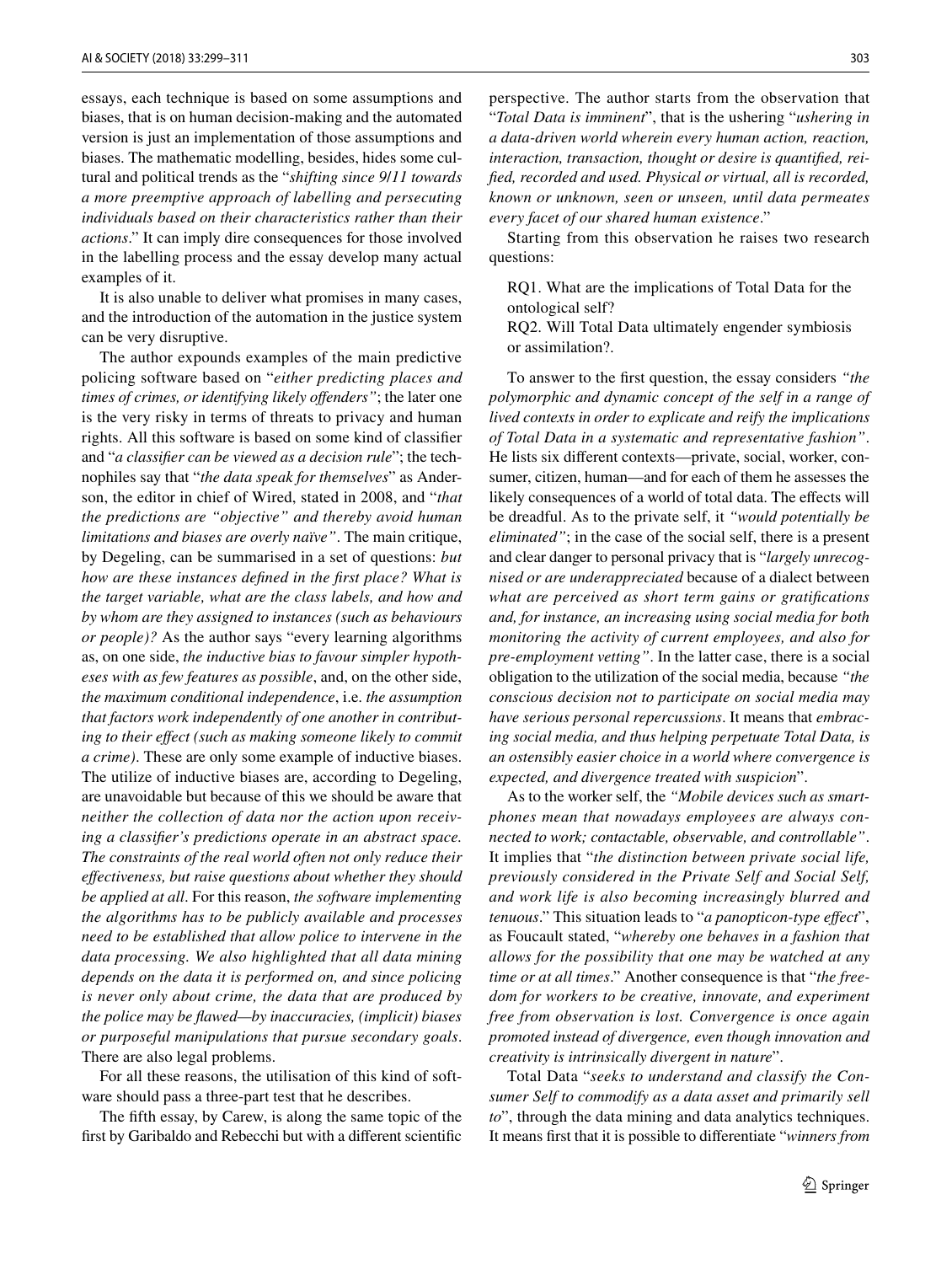*losers, separating those to target as consumers from those to exclude as existential nothings*". In the second place, the same techniques "*offer increasing opportunities for identifying new patterns of consumer behaviour to do so*". This profiling of each individual is "*asymmetric, one way, practically unavoidable* and resulting in *power being vested in the data holders and not the data subjects*". Thirdly, it "*tends to feed a shallow culture of consumerism, hedonism, and conspicuous consumption*". Finally, this "*further begs the question as to whether the Consumer Self is even an ethical human ontology to personally experience, identify with, or aspire to*." The consumer self if it is not immoral, it is at least amoral.

The consequences on the citizen self are very dire; in this case Total Data "*seeks to classify the Citizen Self to predominantly monitor and control*, through an intrusion *unrestrained and unchecked into all aspects of citizens' lives*". The likely consequences are that "*contemporary data practices further the danger of the Citizen Self becoming a mere collection of numbers to a Total Data oriented government; a digital doppelganger to endemically monitor, predict and control*. These are the reasons why citizens *distrusting governments can be a healthy manifestation of democracy, bringing with it valuable critical questioning, discourse and citizen participation and engagement*".

The human self, that is our being individually and collectively human is under the threat of a specific culture of the system engineers that "*focus on functional aspects when developing technologies and data-oriented applications. This instrumental focus feeds the Total Data machine, and leads to a myopia over what is intrinsically and tacitly lost to the Human Self in a data-driven world. Development methodologies used by systems engineers tend to propagate and reinforce this functionalist, mechanical worldview, whilst rendering alternatives as irrational and impractical*." But this is a technocratic perspective and it dismiss the very fact that "*the Human Self, at its core phenomenological essence, is therefore not changed by technology, but rather the lived expression of a human life is"*.

Having said that, the answer to the second research questions is very clear, the main trend is towards assimilation instead of symbiosis. To wit, for Carew, "*technological symbiosis represents and encapsulates the wonderful potential that technology holds for humanity. It envisages"*. The polar opposite, assimilation, means "*to integrate into one in order to produce a singular collective. The very notion of integrated and convergent technologies has been almost unanimously promoted as something positive in the literature, unusually on utilitarian premises such as communication, productivity and efficiency"*. In this perspective, "*these technologies are instead producing a singular data-oriented collective on all activity to be used, in an opaque fashion,* 

*for instrumental purposes such as monitoring, sorting and controlling people"*.

As the author acknowledges his prognosis is "*frankly, stark*" but "*Total Data is not upon us just yet*" and to avoid to resign ourselves to this future we need "*to undergo a seismic paradigm shift for the data-driven world*." To this end, the human-centred tradition of systems engineering should be recovered.

There are now three essays dealing with topics of work.

The sixth essay by Salento deals with Industry 4.0 as a topic for social sciences. The first concern is *"to question the notion that digitalisation is merely a technical process, arguing that it is rather a social construct, always partial and temporary, resulting from specific decisions, taken on different regulatory levels and interwoven with contemporary economic and social dynamics*". In the second place, the essay focuses on the "*implications of hyper-digitisation for the organisation of production, considering in particular what space for self-determination remains for the workers who are involved (or embedded) in cyber-physical systems*". Eventually, it "*will consider the prospective impact of the new machines on employment, and we will seek to understand the conditions under which digitalisation can be an opportunity rather than a threat for societies*".

To understand Industry 4.0, it is necessary, without underestimating its innovative features, to be aware that there is "*continuity with the technologies and organisational solutions experienced in the 1980s with the first application of microelectronics to artefacts and services. Neither the machines nor the algorithms or organisational solutions are radically different from those used ten or twenty years ago*".

Having said that, Salento portrays Industry 4.0 ad a field of decisions where there are, as stated by Masino and Zamarian, "*at least three significant decision-making processes*:

- A. *concept*/*design decisions concern the objectives to which the artefact should be oriented, the specific functions it performs, and the patterns of interfacing with the operators;*
- B. *adoption decisions deal with the choices regarding the phases, sectors of activity and processes in which the artefact will be used. Such decisions usually fall within the purview of management and are of great importance to the terms and conditions of work;*
- C. *usage decisions are made by the operators, and may be different from those planned by the designers and required by the management. In addition, they may change over time and may generate recursive transformations"*.

This is the main reason why a technological deterministic approach is inadequate and, on the contrary," *technology does not develop ineluctably along some inherent path, but*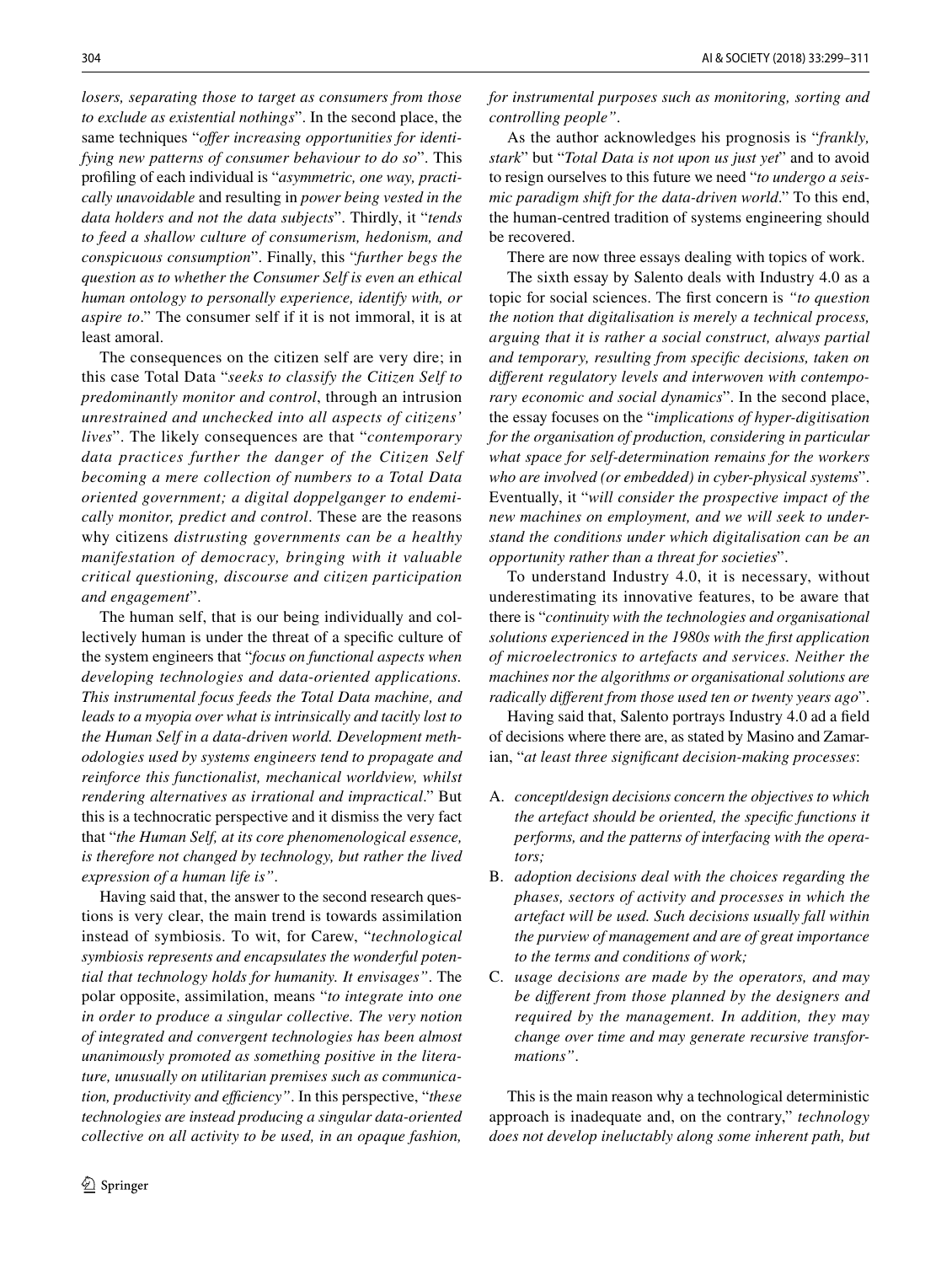*in accordance with decisions taken by economic and political actors, based on academic research and requiring huge economic investment: in short, decisions that can be made only by national and supranational executives and by largecap companies*."

As to the implications for workers, "*the issue can be examined on a variety of analytical levels, from macro to micro: from the markets in which businesses conduct their competitive actions to the workers' tasks*". Focusing on the third decision-making process (C), the one made by the operators, Salento states that "*whether the intelligence of the new machines corresponds to an increase in the autonomy and skills of operators is an open question (..)the new cycle of technological innovations, in continuity with the previous ones, seems to increase above all the potential for vertical coordination and control of production processes. Even the participatory and proactive role of workers should not solely be interpreted as a process of "democratisation" of production processes*". The rhetoric of the "*employee engagement rooted in in the human relations movement*" becomes, with Industry 4.0, more relevant "*when tacit knowledge can be exploited for gain*". The role of Trade Unions become relevant to shape the kind of involvement actually realised.

The impact on employment rates is the most controversial aspect, the author agrees with those that consider unrealistic "*the idea of the endless employability of humans in competition or even only in cooperation with machines"*, due to the real socio-economic conditions of the context.

In conclusion, Industry 4.0 "*can be read as a transnational re-industrialisation programme, driven by coalitions of large corporations and national governments and developed in a different form in each context*". In Europe, the context is more oriented to an industrial-based accumulation of capital rather than financial, but it does not imply that there will be positive outcomes but people will "*understand the dynamic of capital accumulation in which the new technologies are used, and to develop adjustments to make them compatible with the needs of societies. It is not just a matter of rethinking redistribution (which would itself be a challenge): sustainable income distribution should be guaranteed at the time and in the places where value is produced. In other words, we need to tackle economic democracy*".

The seventh essay, by Caruso, questions the realism of the main representations of Industry 4.0 as a mainly positive process as it happened for the previous wave of ICT technologies. The essay reviews these representations starting from the institutional ones. Then, a review of the literature on the digital work is carried on.

The institutional reports reviewed afford the likely implications for the economy and the industry at large. What is interesting to note is the social side of work. These reports state that Industry 4.0 "*combines a high degree of selfregulated autonomy with decentralized leadership and*  *management approaches. Employees should have greater freedom to make their own decisions, become more actively engaged and regulate their own workload. We thus have further confirmation that from the point of view of work, the rhetoric concerning Industry 4.0. is the same as those relating to post-fordism, the knowledge-based economy and digitization*". Where they are less optimistic is the issue of unemployment, mainly for the lower paid, lower-skilled, and less-educated workers. It means that "*automation will continue to put downward pressure on demand for this group, putting downward pressure on wages and upward pressure on inequality. In the longer-run, there may be different or larger effects*". There will be, on a longer perspective, the risk that, without specific policies, "*instead of broadly shared prosperity for workers and consumers, this might push towards reduced competition and increased wealth inequality*".

Looking at the digital work, the first conclusion is against any deterministic vision of technology. What is relevant is the understanding what technologies were designed for concerning political, economic, and social objectives. However, also in this perspective, there are intended and unintended effects, because there are complex interactions between forces of production and social processes. Following Orlikowsky, there are also direct and indirect effects, mainly in the case of digital technologies due to its pervasive nature. Finally, there are processes of "*reconstitution in use*" of a technology that is a different kind of application of the technology that alters its nature.

As to the digital work, Caruso states that "*all the elements that define the positive aspects of digital work and the 'knowledge turn' in work are controversial*" also because of some long-term trends in the industrial organisation. For instance, according to Caruso, "*contrarily to what the institutional reports state and foresee, in Western societies new employment creation mainly concerns the lower tertiary sector* ". It also depends on the "*increased productivity resulting from technological innovation and the delocalisation of planning, management, control and even research activities"*.

Besides, there is the new phenomenon of the crowd working. It leads to an expansion of "*temporary collaborators, consumers and users who to a certain extent replace paid work*". However, what is more relevant is that "*Crowdworking thus fits into the continuum of relocation, as Bergvall-Kåreborn and Howcroft highlighted, virtualisation and the implementation of internal markets and tendering systems*". These new 'strategies of companies would shift risks "*further onto workers, and companies would escape legal regulations, social partnership relations and collective agreements. Also, technical writers and management consultants wonder what would happen to the knowledge base of the companies. While digital*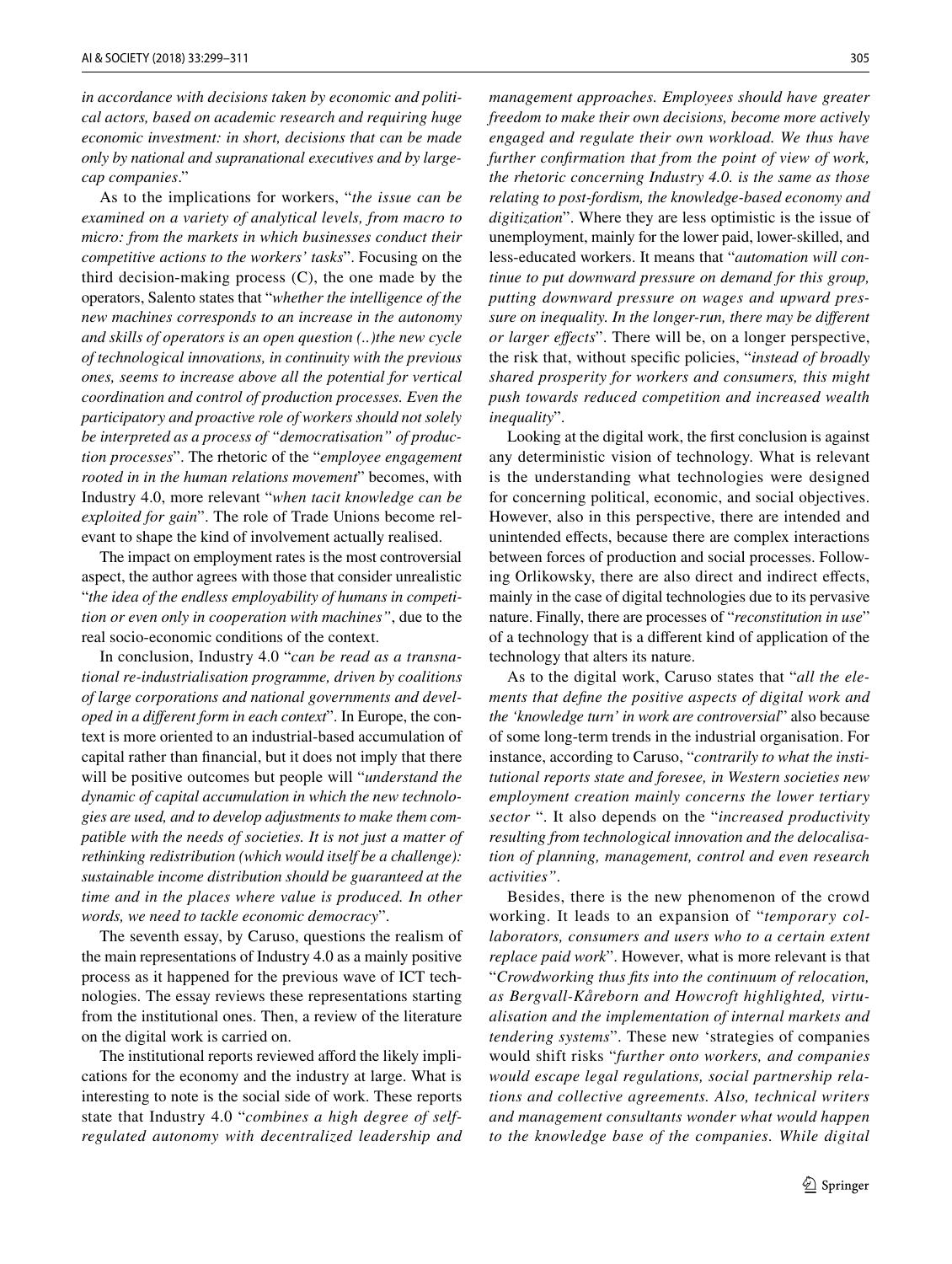*crowds might bring new and more varied expertise to the job, there are concerns over the leaking of company-specific knowledge and workers' commitment*".

It is, therefore, possible to identify some trends. Summing up: "*a weakening of the separation between personal life and work; a constant shift from stable jobs to precarious jobs with lower pay; growing pressures on workers to improve both the quantity and quality of their job performances, yet often without any compensation in terms of occupational stability, salary or career development opportunities; this divergence between requested performance and compensation individualizes job relations and diminishes workers' loyalty to and even involvement in the firm, thus reducing the potential for internal cooperation and knowledge sharing; finally, an expansion of monitoring activities, used to regulate the performances of these workers in ever greater detail, and hence diminishing (instead of increasing) their power of discretion and autonomy*".

The nature of the employment relations itself is in the process of change as documented by the Eurofound report (2015).

Apart from the risk of technological unemployment, Caruso concludes his review stressing the unachieved promises raised: "*Work organisation has not become more horizontal, if not partially and formally. Workers did not increase their decision-making power or their autonomy. Work has become more creative only for a fraction of highly skilled workers. On the other hand, work has become more precarious and less paid and the distinction between work time and life time has weakened. Contrarily to what is stated by the institutional readings of Industry 4.0., so far technological innovation does not replace predominantly less-skilled jobs. The creation of new jobs mainly concerns the backlog of services*".

However, on the other side, he stresses the fact that structural dynamics in 'digital economy', in fact, are characterised by some core ambivalences and dichotomies. These dichotomies range from

Socialisation of production versus individualisation of the employment relationship; the cooperative exchange versus market exchange; collective participation in decision-making versus verticalisation of the decision-making process; autonomy of labour versus digital Taylorism.

Therefore, there is a possibility "*that the production process will shift in a direction favourable to labour*" and it depends on "*the capacity for coalition and conflict and on the bargaining power of the latter. These elements develop within the labour relationship also thanks to the support of dynamics (politics, cultural, organisational) and actors external to the production process, as the history of the workers' movement, according to Bartolini, demonstrates*.

The next four essays develop reflexions partly based on empirical work, either as field research or as laboratory experiments.

The eighth essay, by Freddi, deals with the quantitative and qualitative effects of digitalisation on employment. The essay is based on a broad economic literature review and on some "*preliminary results derived from empirical research conducted by means a comparative, holistic, multiple-case study"*, in the meaning of Yin. The research involved "*a total of seven companies, four of them belonging to the mechanical sector, and two to the ICT one, were interviewed following an in-depth, semi-structured questionnaire"*.

The section on the literature review starts from the agreement with the criticism developed by Valenduc and Vendramin (2016) on the well-known studies by Frey and Osborne and the World Economic Forum. The weak point of those studies is, according to Valenduc and Vendramin, "*the assumptions that there is a 'direct cause-and-effect relationship between emerging technological innovations on the one hand (in particular learning machines and mobile robotics) and the anticipated productivity gains to be made by using robots as substitute for human labour on the other (based on the likelihood of this substitution occurring for the individual tasks within a job)'*. However, a macroapproach is not enough because of the "*novelty and pervasiveness of digital technologies*"; it requires "*micro-level analysis micro-level analysis in order to try to answer the following questions*:

- *to what extent new digital technologies are currently employed by leading manufacturing companies and what is the pace of their application?*
- *what are the new technologies under the umbrella of Industry 4.0 that are actually expanding and for which kind of specific use?*
- *in which ways are new technologies affecting employment, or may do it in the future?*
- *are labour skills changing due to the application of new technologies, if so how?*"

The empirical part of the essay affords these questions.

In the literature, there is a high level of disagreement among the researchers on the relationship between innovation and employment, namely, digitalisation and employment.

On the relationship between innovation and employment, the first disagreement is on which analytical level should be used: macro, industry or firm level? According to Pianta (2005), the industry level is considered by scholars who applied it as the *"most satisfactory level of analysis, as it is able, on the one hand, to differentiate between the variety of technological regimes and strategies and, on the other hand, to bring in the demand dynamics of specific sectors, taking into account country differences in economic structures*".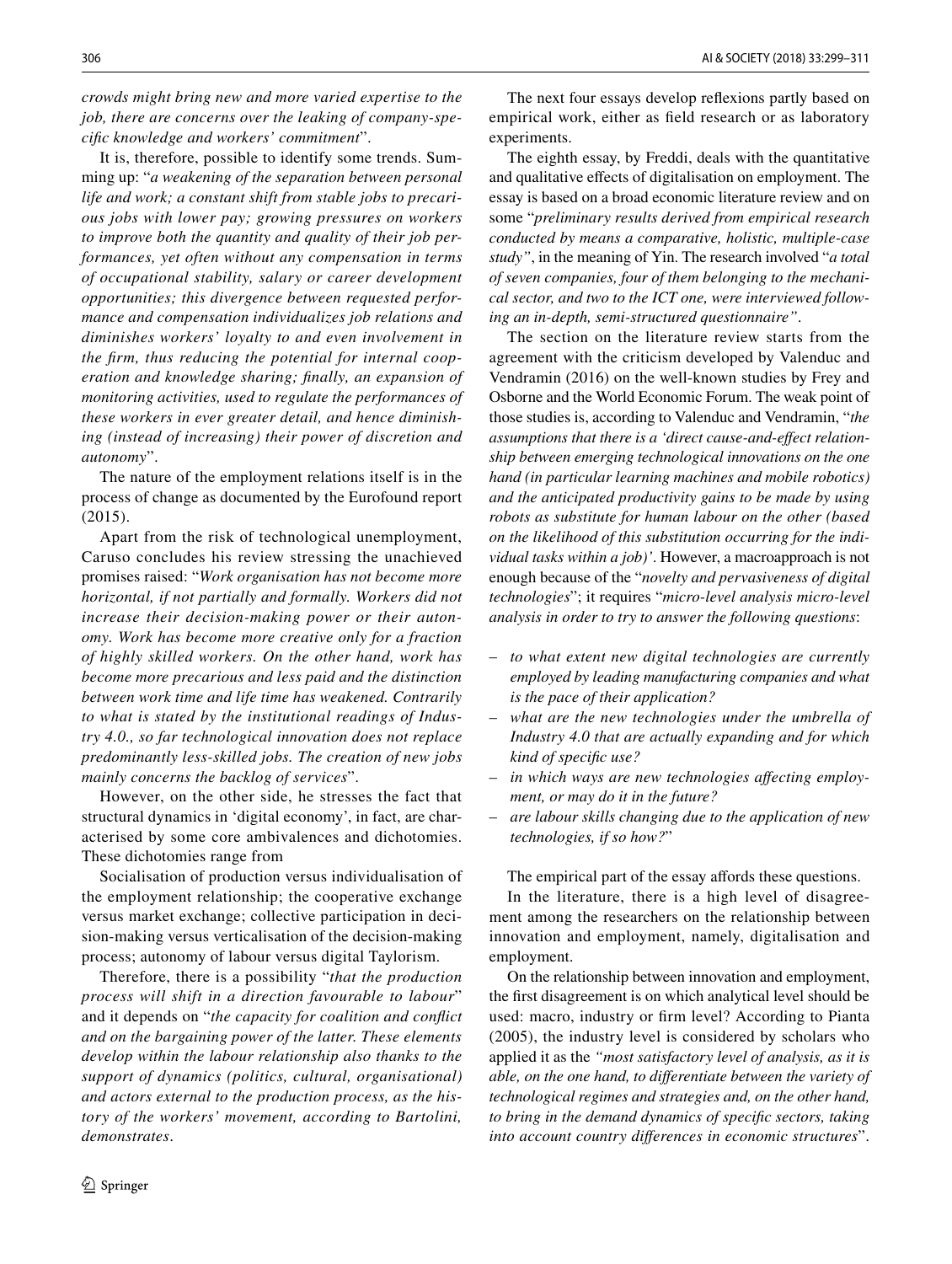Following the empirical studies carried on at this analytical level, there is a first important result that Freddi sum up this way: "*product and process innovation have opposite employment effects: product innovation, in particular if developed in contexts of high demand growth, have positive effects, whereas process innovation, often adopted to increase productivity and reducing labour costs, leads to job losses"*. The empirical part of the essay confirms this result. There are other streams of research based on macroeconomic and simulation studies. Summarising all these different approaches the previous conclusion on the difference effects depending on process and product innovation can be confirmed. Besides, Pianta adds that "*the specificities of industries, countries, and macroeconomic conditions are crucial determinants of the results obtained in empirical studies*". As to the issue of skills and wages, the conclusion is that "*the large branch of literature studying the relationship between technological innovation, change in skills and wages have clearly pointed out that there is a relationship between these factors, however it has some key weak points due to the fact that a macroeconomic perspective is missing. In particular should be necessary for integrating these analyses to take in to consideration not only a narrow labour market perspective but also the socio-economic context in which the analysed changes take place*."

Coming to the relationship between digitalisation and employment the literature and the ongoing field research should take into account the *disruptive nature* of some features of the digital technologies. Taking into account does not mean to assume it but to assess to what degree these technologies are actually disruptive. The main disagreement is on the occupational effect; the debate follows the same scheme highlighted in the case of innovation. In this case the quarrel at the analytical level is on the distinction between tasks and occupations. The weak point in the literature is that the "*empirical findings show that among the different technologies included under the umbrella of Industry 4.0, mainly robots have received a great deal of attention so far, while the current application and employment impact for other emerging technological opportunities such as 3D printing, Internet of Things, Augmented reality, Big data Analytics have not been studied yet"*.

The empirical research allows to draw these conclusions:

the analysed companies are more involved in product than process innovation therefore they believe they will expand their workforce in the near future. In particular they need to widen the number of employees involved in software development and big data collection and analysis. Moreover, as companies believe that in the future services will have a growing role in value creation, they expect to hire more people working in service provision. In terms of skills requirement, companies point out that they face growing difficulties in finding workers they are looking for.

It is interesting to note that, in this group of companies:

there is growing need of multi-disciplinarity, where also technical employees need to have more a systemic view as well as soft-skills.

The ninth essay, by Mazali, presents the results of "*an empirical survey conducted by the author together with a multidisciplinary research group between 2014 and 2015 in some of the largest Italian factories. In particular, the article analyzes the links between digital society, digital culture and Industry 4.0, focusing on the issue of people's participation in the process of change, within a specific case study from railway sector*". The study also originated by the observation that "*the discussion on the social and organizational effects of the new paradigm is still underdeveloped. One of the key aspects of this discussion is the question of participation and the 'people-centered' culture (where 'question' has the double meaning of: subject to be analyzed, or topic; and problem, object of controversy and disputes). This issue needs to be addressed critically by analyzing both the RE-personalization processes and the new processes of DEpersonalization caused by digital automation*."

The new digital trend affecting culture, society and factories share the same rhetoric of being people-centred, that at the workplace "*corresponds to the rhetoric of collaborating worker in co-responsibilization practices*" in the meaning of Ramsay.

Mazali summarises in the following statement the relationship between digital society/culture/factories:

the new digitally-transformed factory knows everything about everyone in real-time, just like in society. Opportunities and critical issues of this model balance each other out: knowing everything implies being able to manage complexity in order to turn it into benefits; at the same time, it underlines the urgency to reconsider the subject of control on human capital and its participation in the production processes.

The train makers case is very interesting because of this company made in a short period of time—2012–2017—a transition from a traditional artisanal process to a smart factory. The plant has, indeed, "*numerous Industry 4.0 features: communication flows integrating manufacturing and warehouses; preventive maintenance services; product and processes simulated in a virtual environment, for testing and in order to prevent problems, and it has an inner training academy for its personnel. The core system is based on a mixed reality system: virtual reality plus augmented reality*."

This process of transition produced many transformations "on the way of manufacturing and on their work". The first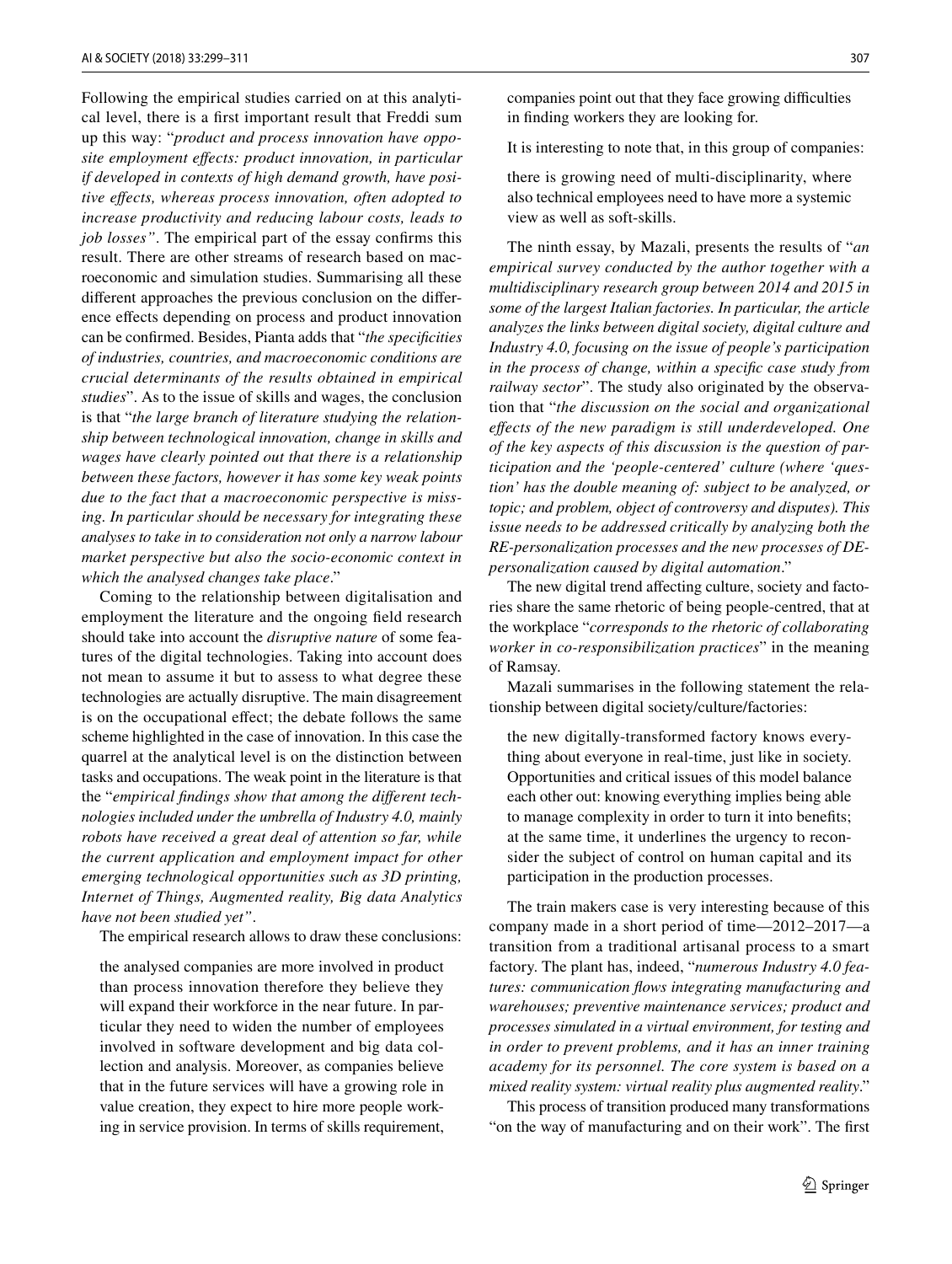is the development of "the digital avatar of the train: flexible, open, a real 'master' in the sense that it is a system that directs or controls the functioning abilities of other subsystems". The second is a shift "from the centrality of the tacit and informal knowledge of the production line to the centrality of hyper-formalized knowledge, made available by the production line thanks to digital media." It implied that the previous participation of a large part of the employees from workers to designers—in managing the complexity of the product was substituted by:

the domain of engineering, and it is managed at the beginning of the production process". On the production line there is, therefore, no more the traditional craftsman but what is called a digital craftsman, that is "the user of digital media who applies the skills acquired through his personal use of digital media to his work.

And they are organised in teams. Summing up these are the main features of the new socio-technical system 4.0:

- 1. "*A 3D master of the train: the virtualization of the entire process, from design to production to maintenance. The production process turns into an inter-operable, integrated and continuous flow of information that can be elaborated and modified in real time, useful for problem solving. The 3D master of the train is an open model, capable of integrating different types of information that are useful for various stages*/*requirements of the production process*.
- 2. *The use of mobile devices such as tablets (personal and interpersonal communication tools which are connected and therefore suitable for sharing production-related data)*.
- 3. *Team-based organization (reverse learning model)*."

Other aspects of the people-centred rhetoric are the centrality of the user and the consumer as well as the centrality of the employee's participation in the smart factories.

The first two aspects can be considered as a process of personalization of a product or a service.

This process can range from the possibility for the user/ consumer of delivering inputs in the last stage of the creation of a product/service to the "*highest levels of co-construction of the product*/*service. For example, in the automotive industry, the two extremes are represented on the one hand by the possibility to choose a specific type of car configuration, and on the other by a 'do-it-yourself' type of car production"*. The last is the case of Tabby that for Mazali represents "*the integration of companies and consumers, and of factories and society*".

Following the rhetoric of the employee's participation "*the ideal type of the factory worker of the future—utilising* 

*the categories by Castells (1997)—is participative and proactive, as opposed to the resistant or reactive factory worker of the twentieth century*".

According to Mazali, this is part of a more general trend in our society the individualisation process "*which are pervading the contemporary professional practices in all sectors. These processes become part of the factory work and they introduce new issues: the crisis of the delegation and representation model, and the diffusion of a culture that assigns responsibility to the individual at the expense of a collective identity*." However, the participation in the 4.0 factories has a peculiar dimension in between the collective dimension and the individualisation processes:

the 4.0 work paradigm proposes the peaceful middle ground of the team (as described in the case study presented here), which shares some features with the 'networked individualism' framework proposed by Barry Wellman (2011) to describe the characteristic traits of sociality in the network society: functional, flexible but also ephemeral. The team operates within a limited time range, bound to the need for fast and reconfigurable production, just like in digital networks. This model is advancing quickly and it questions roles, cultures and old practices.

Finally, there is a clear difference between the of the twentieth century and this new kind of automation represented by the Algorithmic management, that is the personnel management by an algorithm:

"This impersonal automation component (Steiner and Dixon 2012) can be considered as one of the specific forms of alienation in the digital economy and in digital factories. The balance between the worker being able to control the process by using their own intelligence and digital media tools and devices, and the automation of digital algorithms that remove the human element from the process analysis (not the processes) is one of the key issues for the future in the debate on quality of work". This process can be described as un-personalizing.

The tenth essay, by Richert, Müller, Schröder and Jeschke, deals with the problem of the hybrid teams made up of man and machine. More specifically it affords the design of machines "*inspired by human-like elements (body parts, gestures, facial expressions etc.) and especially robotic systems and can draw on the knowledge of a long tradition of anthropomorphism*". This is a new field in which it is necessary the cooperation of many different disciplines and experimental phases. The paper refers to the results of the empirical study "*Socializing with robots*" (SoWiRo) funded by the Start-up Grant of the RWTH Aachen. The study was carried on in a virtual environment setting was used to guarantee a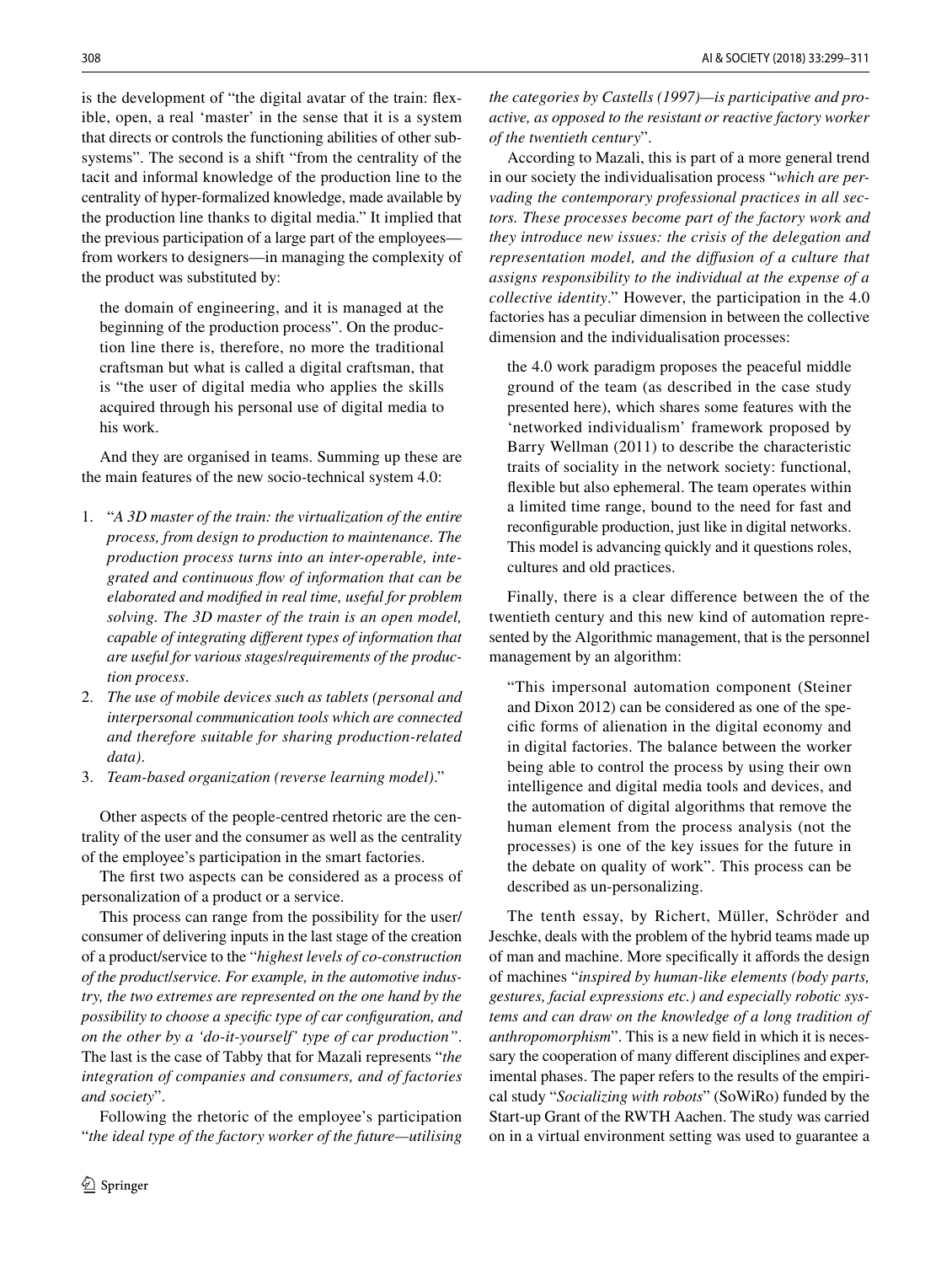safe interaction with a robot and to manipulate the robot's characteristics easily. However, it must be explored whether the findings are transferable to real production environments. Therefore, the project "*ARIZ—Work in the industry of the future" builds an industry 4.0 demonstrator, which takes the knowledge of SoWiRo as a starting point for real-life experiments within a demonstrator factory"*.

The scientific disciplinary fields span from psychology to cognitive science and artificial intelligence; this field of research can be defined as anthropomorphism. According to the authors, the new technological possibilities are triggering a "*revolutionary change on the industrial hall floor. The conversion of production lines to 'in the box'-production by hybrid, networked teams consisting of humans, robotic systems as well as virtual agents (software). The cooperation between man and machine will in future be able to take place side by side—without the usual safety areas*." This will be possible through the cooperation of anthropomorphism with technology.

The most difficult challenge for the designers are the anthropomorphic components. The challenge is made up of two different objectives: reproducing human movements and affording the complex problem of the human acceptance of human-like machines.

The first part is improving at fast rate thanks also to ergonomics studies: "*the transfer from the extensive knowledge of human work (e.g. ergonomics) to robotic systems offers great potential for realizing 'real' teamwork situations where robots and humans are involved in a common complex value-added process*." There are also safety problems and, on one side, the new "*lightweight robots offer due to their lightweight construction more safety for direct interaction with humans than classic heavy-weight systems*". On the other side, the development of a very sensible artificial skin for robot makes possible that "*if a robot notices an unscheduled contact, its movement is immediately stopped or slowed*".

The second part is complex. The authors refer to the studies by Jentsch (1997) and Mori (2012) on "*what influences human acceptance on human-robot interaction*" and if "*the design gets too anthropomorphic*" then something happens—the so-called "uncanny valley" effect—and "*humans reject interacting with the robot or else*". There are many different explanations, that the essay analyses, and it is clear that there are also cultural factors playing a role in the dialectic of *acceptance* and *alienation*. Namely "*in Western cultures such as Europe and the USA, people define themselves—among other things—by comparison with machines. A too great similarity between man and machine intensifies the fears and thus reduces the acceptance. To realize the highest possible amount of acceptance, the 'Sociability' of robots as an interdisciplinary field is evolving in the last decade, the field of Social Robotics*". The Social Robotics

deals with the development and design of robots which interacts socially with humans. In this case, the scientific disciplinary fields involved are broader than in the traditional robotic. It includes not only engineering and computer science but Human–Computer Interaction (HRI), AI, cognitive science, (developmental) psychology, interaction design, biology, and especially ethology and contribution by pedagogy, sociology, philosophy, science, technology studies and social science in general. Social robotic develop robots which can assist in "*a range of tasks that are unpleasant, unsafe, taxing, confusing, low paid, or boring to people. For example, nurses making rounds in assisted living facilities spend much of their time sorting and administering medications" and in future "might act as guards, help fight fires, deliver materials on construction sites and in mines, and distribute goods or help consumers in retail stores. Robots might even provide high-interaction services such as taking blood and coloring hair*".

As to the hybrid team, the empirical study confronted the human-robot interaction with two different robots: either an ABB robot arm or a humanoid robot designed as human-like but not too realistic in a shape and facial expression. The empirical results show that the personality of the worker plays a role: "*The teambuilding with machine-like robots, which do not constantly perform in the expected manner, is dependent from the type of personality of the worker*". Further work is considered necessary "*to explore how other participants' characteristics (e.g. attitude towards robots) influence the performance of hybrid collaboration and the subjective perception of it*".

The 11th essay, by Müller, Shehadeh, Schröder, Richert, Jesche, is part of the same stream of German research, Work in the industry of the Future (ARIZ), described in the previous essay. The specific research and development project described in this essay is part of the "*Innovations for Tomorrow's Production, Services, and Work*" Program Funded by German Federal Ministry of Education and Research. It is aiming at investigating "*the status quo of workplaces in industry 4.0 will be investigated, and new approaches of the work organization will be designed and researched and novel design potential of cooperative hybrid human-robot work systems will be investigated. Moreover, an industrial demonstrator will be built in the Festo AG, a German industrial control and automation company, which allows a realistic assessment of the expected outcomes of this work*". The first step of this project is a work analysis of job design and work organisation to understand its weakness. The analysis will regard the qualification requirements and technology sequences, as well. Finally, the research will make possible also assess the health and personality development in these new hybrid industrial hall floors.

It is important to make a distinction between co-existing and collaborating robots: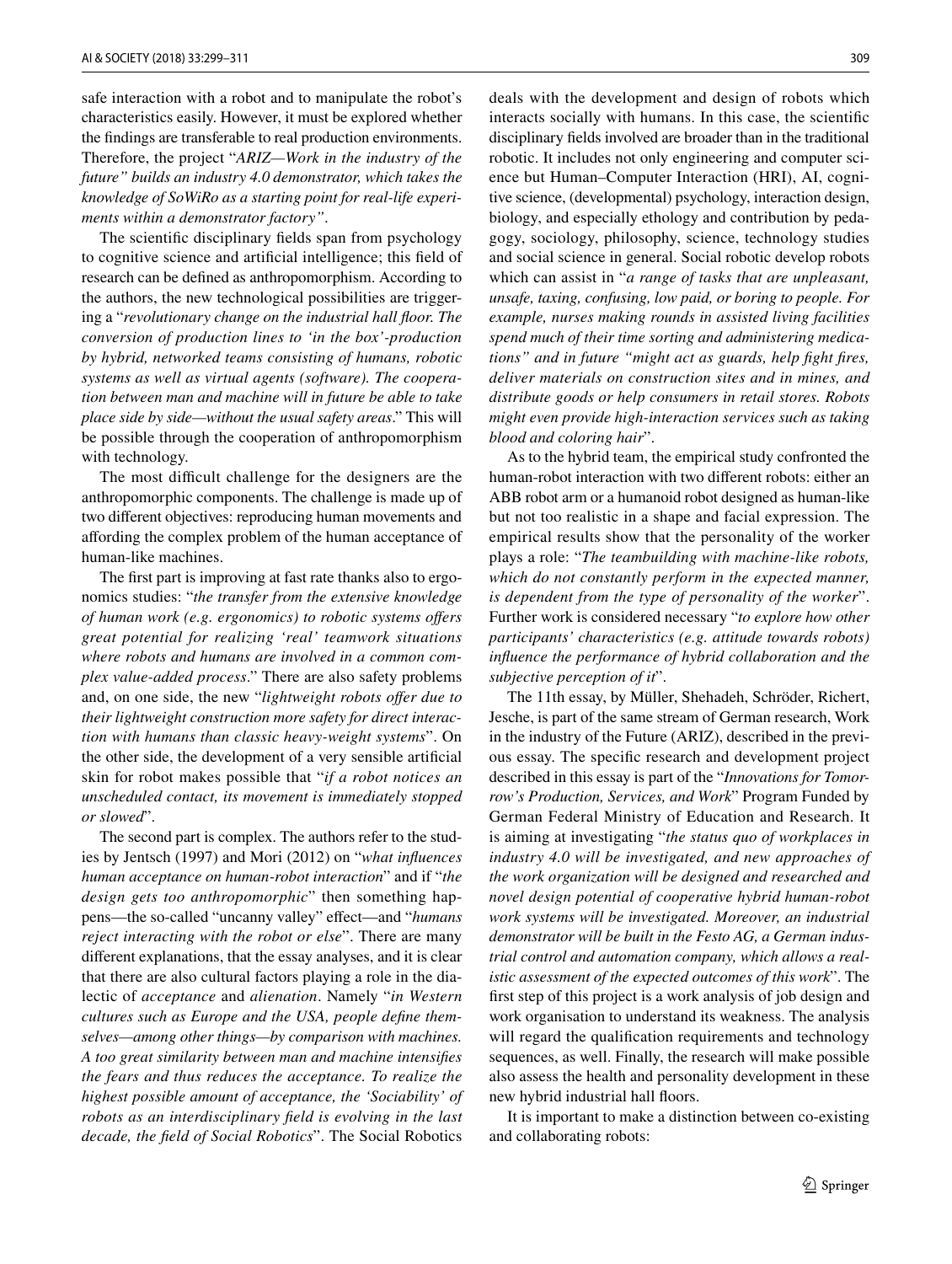Co-existence is the lowest form of human–machine interaction. It describes an episodic clash between man and robot where man and robot work simultaneously in an overlapping area. They do not necessarily work towards achieving the same goal while there is a common goal in the cooperation. Within a cooperation, there is a clear division of tasks between man and robot, but human and robot share a common goal. Collaboration describes the direct interaction between humans and robots with a direct physical or aural contact

The essay describes a list of selected procedures for "*analyzing production environments. They vary in method, level of analysis (from micro to meso level) and the characteristics they cover (e.g. stressors, tasks, feedback). All of them have been tested, meet the scientific standards and can be used to analyze production-related jobs. In particular, they are advantageous in comparison to the analysis methods of consultancies and self-developed methods, most of which are neither theoretically nor methodically sound*". This assortment of methods "*has so far been purely literary and requirements described but not operationalized. It is necessary to examine the extent to which these instruments are suited to derive requirements for future hybrid workplaces*".

The author list 16 different procedures that are based on a variety of research tools: from observation to group discussions and workshops.

The last essay, by Park, has a different focus. It deals with the implication of the fourth industrial revolution on the innovative cluster policies. After a thorough analysis of the role of innovative clusters "*as powerful instruments to strengthen industrial competitiveness, innovation, and regional economic growth*" he states that "*innovative clusters will face difficult challenges in the Fourth Industrial Revolution era because production and process management do have little geographical barriers due to hyper automation and hyper-connectivity. Therefore, innovative cluster policies have to focus to carry the smart specialization strategy not only at the design but also at the implementation phase*." He, then analyses the Europe strategy 2020 and highlight its choice to make "*cluster-based approaches are the core tool for a new industry policy focusing activities on specific sectors of the economy*". He thinks that this strategy is very positive in social terms, because there is a risk that this deep process of chance "*may cause income disparity between employees on the one hand, and provide a high level of autonomy for qualified employees on the other hand*". One possibility to avoid such social negative outcomes is to enact policies "*for boosting cluster activities focusing on technology innovation and regional economic growth resulted from global competitiveness*."

This special issue collected contributions coming from different scientific disciplinary fields, different cultural orientations and focusing on various subject matters. This variety is in itself a value and, besides, there is a largely shared understanding of how to interpret Industry 4.0 and its societal consequences.

First of all, the different contributors stress the necessity to read this process not only as a technological one but a multifarious transformation phenomenon. There are at stake political, social issues and the effects will spread on all the different social dimension and at the individual level. All these levels and issues are at the same time affecting the phenomenon and affected by it in an inextricable flow of interaction. This is the reason why all the contributors refuse any technological determinism. This process of change is a field of choices to be done from different social, political, economic, cultural actors.

In the second place, because of what just said the process of change is open to opposing outcomes and all the different grades in between. It is, therefore, possible to conceive and to design alternative policies at all the level analytically identified.

Here some hints on the proposals:

- 1. The utilisation of this new technology to satisfy, as Garibaldo and Rebecchi say, and to reach important elements of our autonomy, our (and not only our) ideal of the ego. Widening the sphere of collaboration between us, and problems we are concerned with, for example, to combat illness, in a sphere of society that should be profit-free. There can be no private appropriation of science; there can be no profit, and war through science. By its nature, the creative process is free.
- 2. Instead of the Artificial Intelligence, we can develop Intelligence Amplification, as Brödner states, in which human skills, particularly reflective and conceptual learning capacities, are combined with the precision and velocity of the machine. This approach requires a socio-technical design of these technologies and the organisations utilising it.
- 3. Contributing significantly to the creation and quality of a cooperative and sustainable economy, as Cottey highlight with precise proposals and with the awareness that the current neo-liberal economy must change to a radically more cooperative model.
- 4. Developing a socially responsible way of producing algorithms, as Degeling advocates, through specific tests.
- 5. Fighting the on-going process of assimilation and developing, as Carew argues, a counter-proposal of a symbiotic relationship whereby technology does not control or take precedence over people, but rather helps